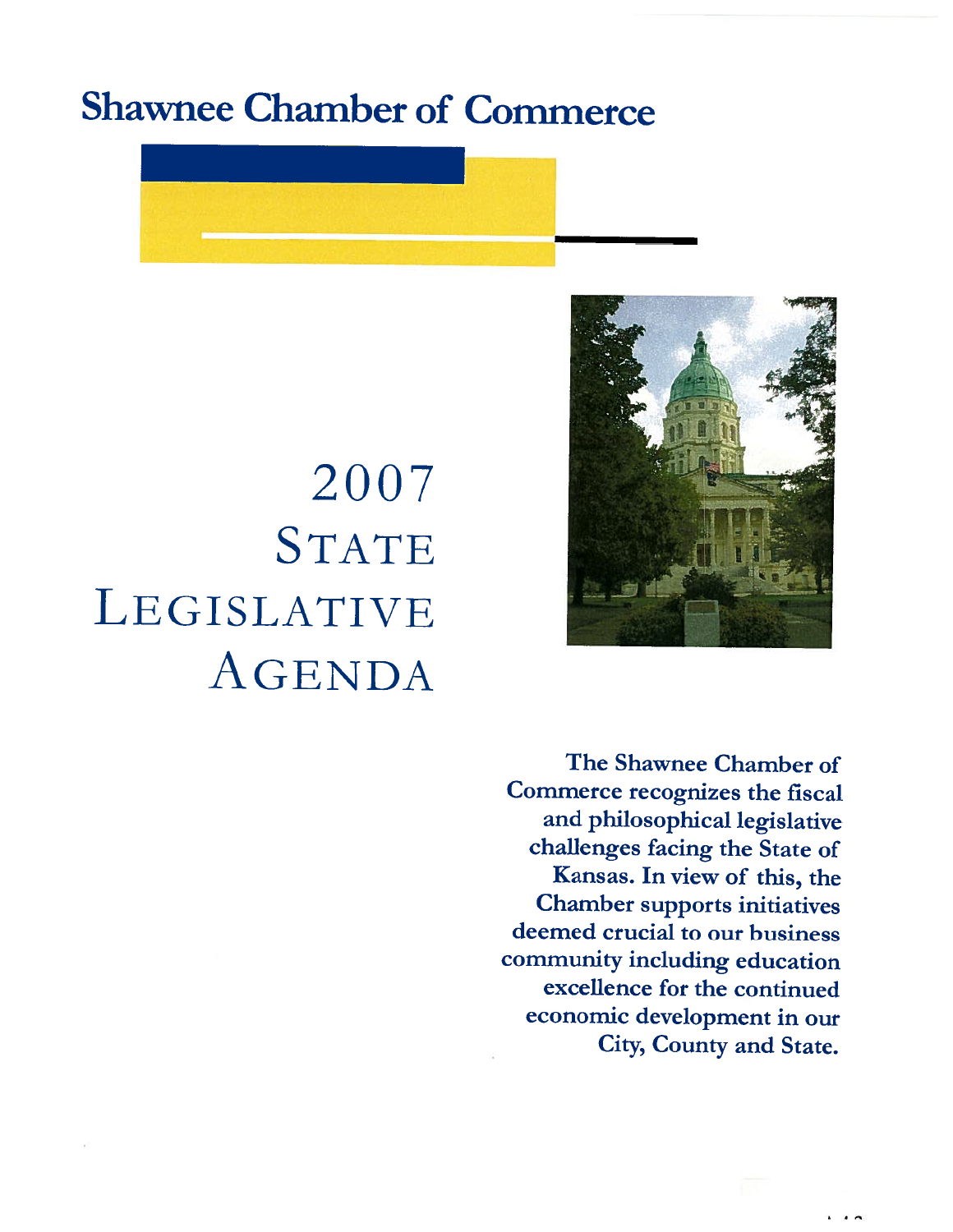#### EDUCATION

Education excellence is the single most important factor to stimulate economic prosperity and growth in the State of Kan sas. The Shawnee Chamber has in the past and will continue to support adequate funding for schools in order to provide quality education and to keep pace with the increasing standards of "No Child Left Behind".

The Shawnee Chamber will continue to support the following initiatives:

- • The State must provide an adequate and suitable education for all Kansas children.
- The state's support should be the foundation for an adequate and suitable education, but not <sup>a</sup> ceiling on educational opportunities for school districts striving for excellence. Allow locally elected boards to determine budget priorities based on local needs without state imposed percentage requirements on selected categories of the budget.
- • Support funding to allow school districts to provide all-day kindergarten.
- • Support increased local authority allowing districts to provide programs that meet the needs and desires of local communities. State equalization assistance should be provided to districts with lower assessed valuation. The gap in the funding of districts should be closed by increasing high enrollment weighting each year.
- Support <sup>a</sup> redistribution of state funding to provide increased support for those districts that have unfunded excess special education costs.
- Support full funding to provide Special Education, ESL and At-Risk programs for students.
- • Support change to the formula that recognizes differences in costs of school districts according to the geographic region of the state the district is located within.

## AFFORDABLE HEALTHCARE

Healthcare costs continue to rise at an alarming rate, which puts <sup>a</sup> tremendous financial burden on the business community to provide healthcare benefits to their employees. The Federal government has not been willing to address this issue in ways that result in incentives for business owners to provide health care coverage for their employees. The Shawnee Chamber sup ports initiatives that result in an enhanced health care delivery system and initiatives, which include but are not limited to the following:

- Support legislative initiatives that ensure employers have the flexibility to provide cost effective healthcare coverage for their employees.
- • Oppose health insurance mandates that put undue finan cial demands on employers who provide group insurance benefits for their employees.
- • Support legislation to enhance the present small-business health insurance income tax credit by allowing the initial credit, \$35 per month per eligible employee or 50% of the total amount paid by the employer during the taxable year, to be extended to all small employers and maintaining the credit each year the employer maintains an eligible plan.
- • Support state and federal programs to provide adequate funding for senior medical coverage.
- • Support measures that will allow defendants to introduce evidence in trials that prove that the <sup>p</sup>laintiffs received benefits from sources outside the dispute.
- Encourage Health Savings Accounts (HSA's) as a way of controlling health care costs to businesses and individuals.
- In the event of passage of Association Health Care ena bling legislation in the U.S. Congress, the state should ensure that the necessary legislation is in <sup>p</sup>lace in order to allow Kansans the immediate ability to pooi risk and take advantage of this type of health care offering.

### ECONOMIC GROWTH & JOB CREATION

#### **Animal Health**

The Kansas City region is home to more than 120 animal health and nutrition companies. Four of the ten largest global animal health companies have their US or worldwide HQ in Kansas City. This is an area for future growth that merits legislative attention:

- •Support designating the region between Manhattan, Kansas and the Greater Kansas City Area as the "Kansas City Animal Health Corridor," and declaring it to be the national center of the animal health industry.
- •Support maintaining the Kansas Bioscience Authority's revenue stream and preserving the agency's flexibility and responsiveness to develop creative strategies to attract new and grow existing animal health companies and supply channel companies in Kansas.

#### B. Bioscience Support

In order to take advantage of new job creation in the frontier of biosciences, it is important that the Legislature continue to explore<br>opportunities with the 2004 passage of the Kansas Economic Growth Act and the creation bioscience research, innovation and commercialization.

- •Support education and workforce development focused toward the life sciences including veterinary and agricultural programs.
- • Support the continued development of the infrastructure aimed at increasing entrepreneurial ventures and commercialization partners.
- •Support legislation, which would clarify cities authority in using this financing tool to attract the bioscience industry to Kansas.<br>Encourage the legislature to continue to explore opportunities to position Kansas as the innovation and commercialization.
- •The Shawnee Chamber will oppose legislation that restricts life sciences or its industry in Kansas. Prolonged state legislative debate could potentially prove detrimental to our state's ability to attract cutting-edge rese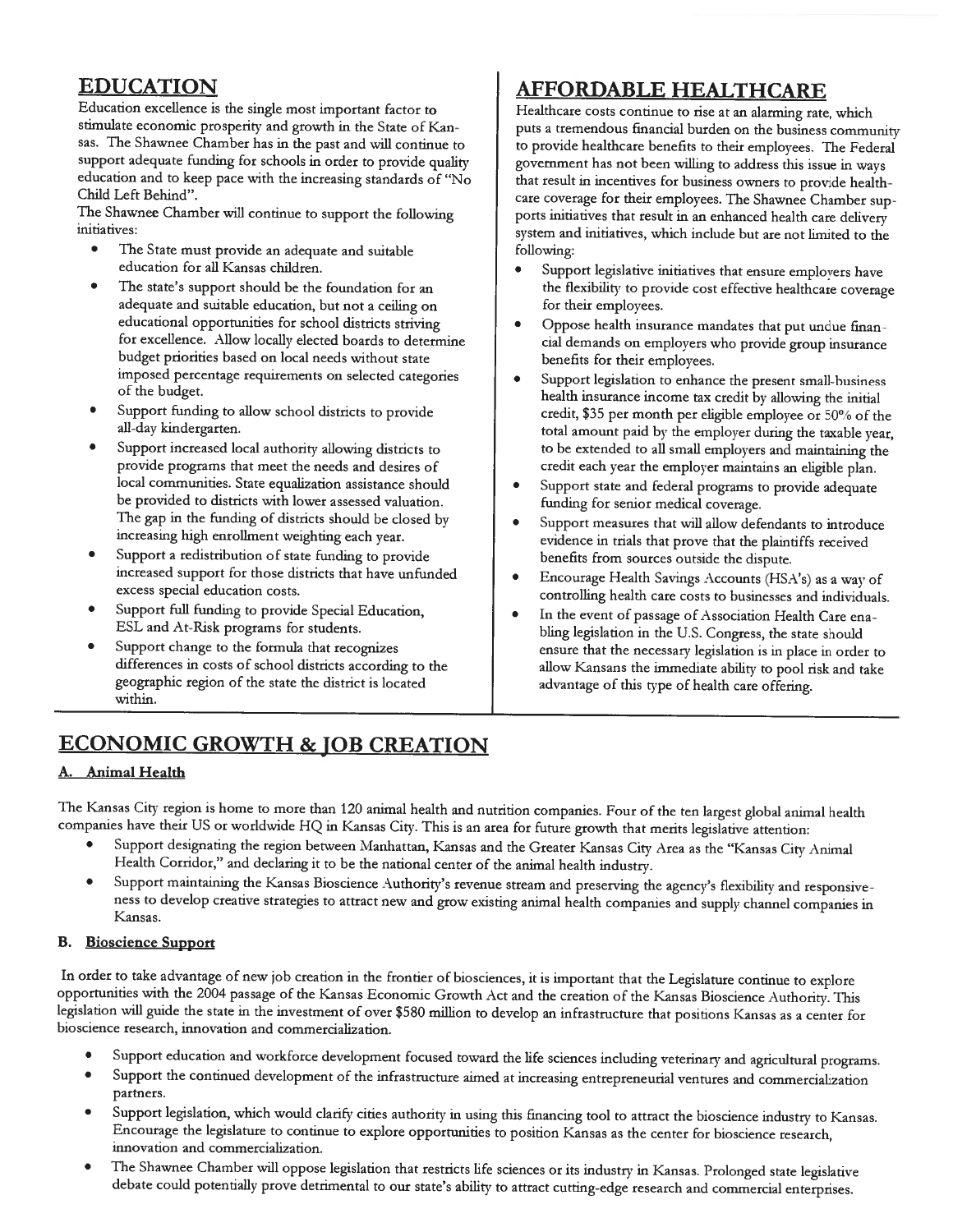### ECONOMIC DEVELOPMENT

To continue to facilitate <sup>a</sup> strong and diverse economy, the Shawnee Chamber supports an environment that promotes business growth and expansion.

- Support funding of the Economic Development Initiatives Fund (EDIF) through the reauthorization of the Kansas Lottery. Furthermore, the Chamber supports either raising the \$50 million cap on lottery funds earmarked for EDIF or building into the reauthorization an annual percentage increase in funding for EDIF.
- • Support reducing the administrative burden for small businesses to apply for state economic development incentives and tax credits.
- • Support increasing the percentage of total state incen tives and tax credits that are targeted to small business — <sup>a</sup> group that employs the majority of non farm Kansans.
- • Support the reauthorization of the Sales Tax and Revenue Bonds legislation (STAR) which would <sup>g</sup>ive cities the ability to further promote economic development projects.
- Support building in flexibility in the 2006 eminent domain legislation that would allow an alternate body to consider and approve/reject projects when the Legislature is not in session.
- Support the 2004 legislative initiatives of the Kansas Economic Growth Act and the creation of the Kansas Bioscience Authority.
- • Support job creation through tax initiatives focused on technical and bioscience workforce training.
- Support tax policies that foster competitive positioning for Kansas businesses within national and <sup>g</sup>lobal

### STATE SPENDING CAPS

The Shawnee Chamber remains opposed to <sup>p</sup>lacing lids on state and local taxing authority or imposing artificial spend ing lids which restricts the ability of government to respond to growth in <sup>a</sup> timely manner or make needed investments in the future of the economy for the state. This includes opposing the "supermajority' vote by state or local governing bodies to approve tax increases.

### OPEN RECORDS

The Shawnee Chamber believes the Kansas Open Records Act is an appropriate balance between the public's right of access with individual privacy and the ability of businesses (including the city and county) to conduct essential func tions. The Chamber strongly supports the retention of all current exceptions that protect the confidentiality rights and interests of private business, as well as other necessary needs.

#### METROPOLITAN TRANSPORTATION PROGRAM

The Shawnee Chamber supports enabling legislation as <sup>a</sup> tool for <sup>a</sup> metropolitan funding mechanism should local and regional public agencies propose <sup>a</sup> public transit, green ways/trails expansion.

#### STATE TRANSPORTATION PROGRAM

The Shawnee Chamber recognizes the importance of basic infrastructure to the economic health, job growth, public safety and overall quality of life. The Chamber anticipates the next Comprehensive Transportation Program that will take effect in 2009, and in order to meet both highway safety objectives and to promote economic vitality, it advocates allocation of future transportation funding separately for safety and economic development purposes.

#### UNEMPLOYMENT COMPENSATION TAX

Currently, the Kansas Unemplo) ment Compensation Trust Fund is in excess of \$600 million. The Chamber would support legislation that reduces unemployment compensation taxes. Such legislation would provide tax relief for employers without compromising the overall integrity of the unemploy ment compensation trust fund.

#### CIVIL LAW-CONTRACT REFORM

Support legislation where businesses that breach their written contract to pay for goods or services be penalized for that breach by having the presiding judge award the creditor the costs incurred by the creditor for collection of the debtor's debt. This would include attorney fees and/or any collection service fees. All businesses, including sole proprietors, will be subject to this law.

#### A CONSTITUTIONALLY IMPARTIAL JUDICIARY

The Shawnee Chamber will oppose specific legislation that would materially alter the independent status of the State's judicial system. Legislation to change either the current selection process for Supreme Court justices or the process for judicial nominations would shift an inappropriate level of control to the legislative branch, threatening the separation and equality of powers between the three branches of government.

As prospective new businesses evaluate the environment in Kansas, they must be confident in relying upon the rule of law in our state and that political pressure is not unduly applied in the court system.

Developed by the 2007 Legislative Affairs Committee of the Shawnee Chamber and adopted by the Board of Directors on December 20, 2006